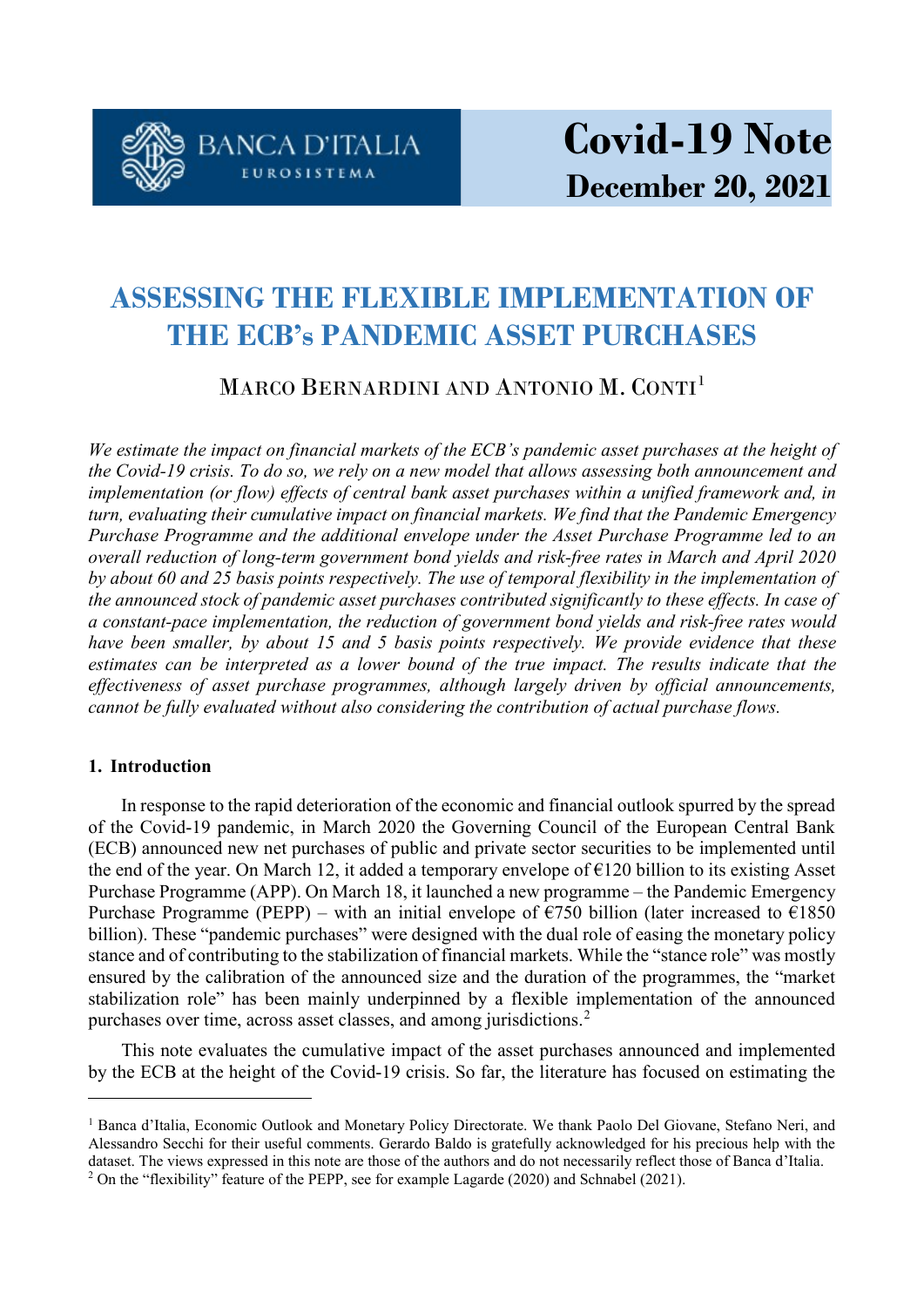marginal effects of either purchase announcements (mainly using event-studies) or actual purchase flows (mainly employing microeconometric techniques).<sup>[3](#page-1-0)</sup> The absence of a unified dynamic framework has however prevented to *(i)* combine these two types of effects together and to *(ii)* cumulate their joint impact over time. This lack of empirical evidence has recently led to slightly controversial views. On the one hand, in the policy debate it is sometimes argued that flow effects are on average of little importance in affecting the observed level of market rates. On the other hand, anecdotal evidence suggests that asset purchase programmes cannot be fully evaluated simply based on announcement effects on yields (Vissing-Jørgensen, 2021). Our contribution – sketched in this note and detailed in a forthcoming working paper (Bernardini and Conti, 2021) – is to develop an empirical model that allows assessing and comparing announcement and flow effects of central bank asset purchases and, in turn, evaluating their cumulative impact on financial markets. This also enables us to assess the role of temporal flexibility: that is, the specific impact stemming from frontloading or backloading purchases instead of implementing them at a constant pace.

In what follows, we first briefly sketch the empirical framework, we then present a set of policy counterfactuals, and we finally discuss their robustness. We conclude by highlighting some policy implications of our results.

#### **2. Empirical approach**

#### *2.1. The model*

 $\overline{a}$ 

We adopt a small-scale Bayesian Vector AutoRegressive (BVAR) model to capture the dynamic feedbacks between central bank asset purchases and market rates. Differently from other popular methods in empirical macroeconomics, the underlying structure of the VAR provides a simple way to sum-up dynamic marginal effects (i.e., impulse responses) over time and, in turn, to construct counterfactual policy scenarios. We specify the following VAR:

$$
\mathbf{y}_t = c + A(L)\mathbf{y}_{t-1} + E(L)\mathbf{x}_t + \mathbf{u}_t
$$
 (1)

where  $y$  is a vector of endogenous variables,  $c$  is a constant term,  $x$  is a vector of exogenous variables, and  $\bf{u}$  is a vector of forecast errors.  $A(L)$  and  $E(L)$  are matrix polynomials in the lag operator L, while denotes the time frequency, which in our setting is weekly.

We include as endogenous variables the announced stock of purchases, the actual purchase flows, the long-term government bond yield, the long-term risk-free (OIS) rate and a stock price index, each measured at weekly frequency.[4](#page-1-1) The first two variables define the set of policy variables. The

<span id="page-1-0"></span><sup>&</sup>lt;sup>3</sup> Central bank asset purchases work primarily by affecting the risk premia component of long-term rates through portfolio rebalancing channels. The core mechanism is known as *duration extraction* (Vayanos and Vila, 2021). Under this channel, an increase in the stock of euro area bonds withdrawn from the market by the ECB reduces the aggregate risk to be borne by market participants, allowing them to accept a lower excess return on a long-term bond per unit of risk, which in turn compresses term premia along the entire yield curve. In addition, asset purchases can also lead to relatively isolated movements within particular sectors of the yield curve through a *local-supply* channel, which can operate under the presence of market segmentation between bonds of different maturity as well as impairments in market liquidity and functioning (D'Amico and King, 2013). An important takeaway of the theory is that both purchase announcements and actual purchases can activate these two channels and, therefore, shape the overall effectiveness of asset purchase programmes.

<span id="page-1-1"></span><sup>&</sup>lt;sup>4</sup> The announced stock of purchases is constructed in the spirit of Lhuissier and Nguyen (2021). This variable measures the cumulative amount of asset purchases announced by the ECB under the APP and the PEPP in the press release or during the press conference following the monetary policy meetings. Under the PEPP, changes in the announced stock are communicated *directly*. Under the APP, changes in the announced stock are communicated *indirectly* as a function of the announced pace of purchases and the announced horizon of the net purchase phase. In order to deal with the open-ended nature of the APP since its restart in September 2019, we use the ECB Survey of Monetary Analysts (SMA)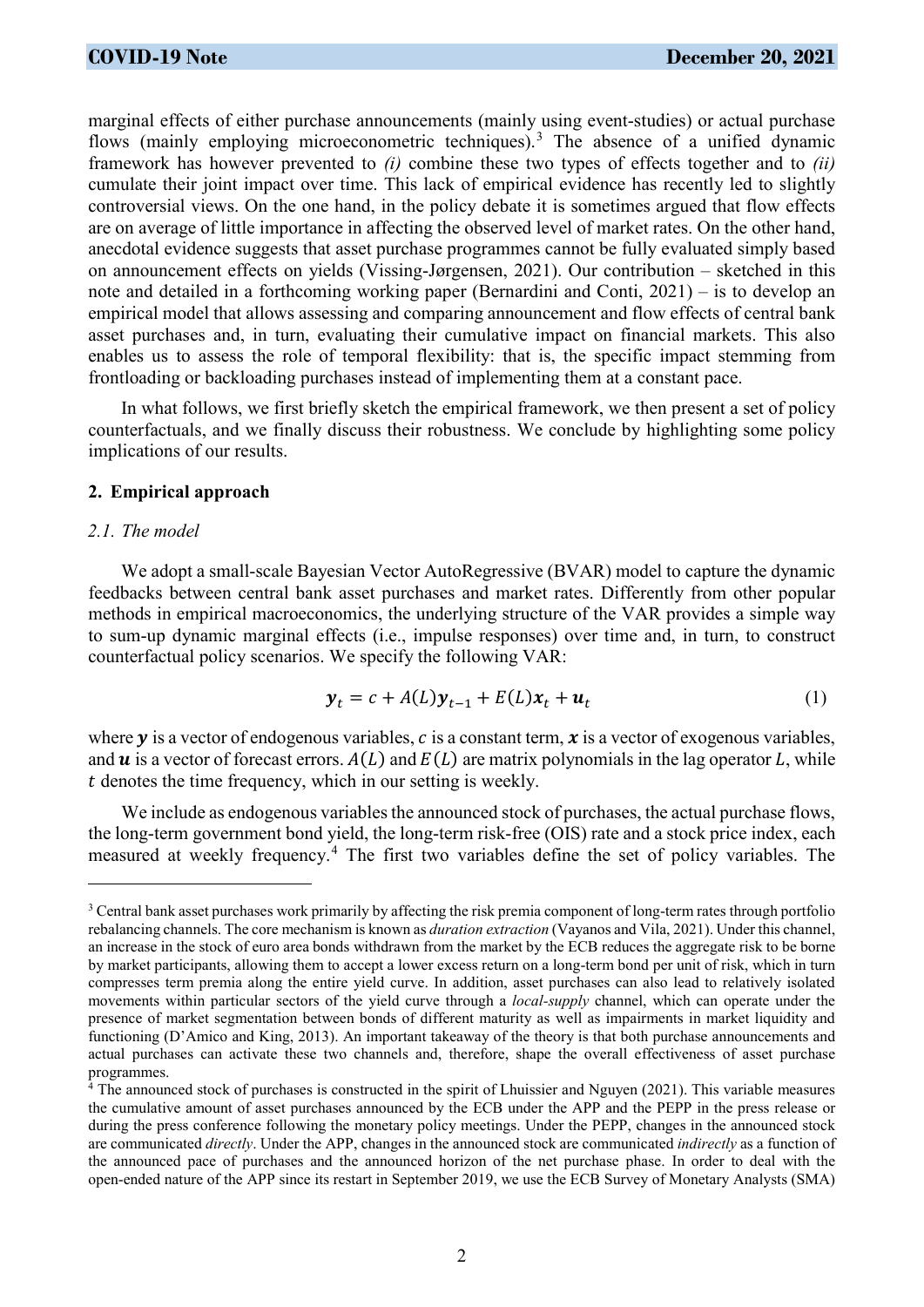announced stock of purchases is defined as the overall size – or envelope – of assets under the APP and the PEPP that the ECB's Governing Council anticipates to hold and that is communicated to the public after a new decision is taken. Therefore, by construction it measures the sum of all past, present, but also (announced) future net purchase flows under ECB's asset purchase programmes. Figure 1 compares this variable (dashed line) with the actual stock of purchases (solid orange line): a positive gap reflects the stock of net purchases that has been announced but not yet implemented; a zero gap signals that ECB's programmes are dormant, as in large part of 2019.<sup>[5](#page-2-0)</sup> The inclusion of these two variables is of key importance for the analysis as it allows accounting for announcement and flow effects as well as for dynamic feedbacks between these two dimensions. We also include as exogenous variables a set of impulse dummies to clean the strong seasonality in gross purchases around year-end.<sup>[6](#page-2-1)</sup>



The sample period runs from 22 October 2014 to 8 September 2021. For the endogenous variables we specify seven lags (as to cover the average time interval between two consecutive

to infer the length of the programme. In the baseline analysis shown in this note, we update the latter only when a change in the announced pace of purchases occurs. Actual purchase flows are the gross purchases under the APP and the PEPP published by the ECB in the online commentary of its Weekly financial statement. To ensure a correct timing, we merge data on gross purchases with data on market yields using the trade date. The long-term government bond yield measures the GDP weighted average of 10-year government bond yields – the market rates that are most directly affected by ECB's asset purchases – for the eleven largest euro area countries. As a simple way to remove the noise induced by policy rate cuts, we subtract the 1-month OIS rate from the GDP-weighted government 10-year bond yield and the 10-year OIS rate. This data transformation has negligible effects on the results shown in this note. The stock index is the Euro Stoxx 50.

<span id="page-2-0"></span><sup>&</sup>lt;sup>5</sup> Figure 1 also shows the cumulated gross flows (solid blue line). Since 2015, the Eurosystem fully reinvest the principal payments from maturing securities held in the APP and PEPP portfolios. A zero gap between the dashed and solid orange lines in Figure 1 therefore indicates that only the reinvestment component of the ECB's asset purchase programmes is active.

<span id="page-2-1"></span><sup>6</sup> In the last days of each year, the Eurosystem temporarily pauses its asset purchases under the APP and the PEPP in anticipation of significantly lower market liquidity in the proximity and during Christmas holidays, with the aim of avoiding market distortions. This generates a series of sudden and very large drops in gross purchase flows. To avoid that these seasonal effects might hamper the correct quantification of estimated effects, we include a set of seven impulse dummies, each of which takes value unity at the start of each Christmas break. Seasonal variation may also characterize other periods of the year (e.g., around Easter and in the summer). Its impact on the data is however much less pronounced as the ECB completely pauses its asset purchases only around year-end.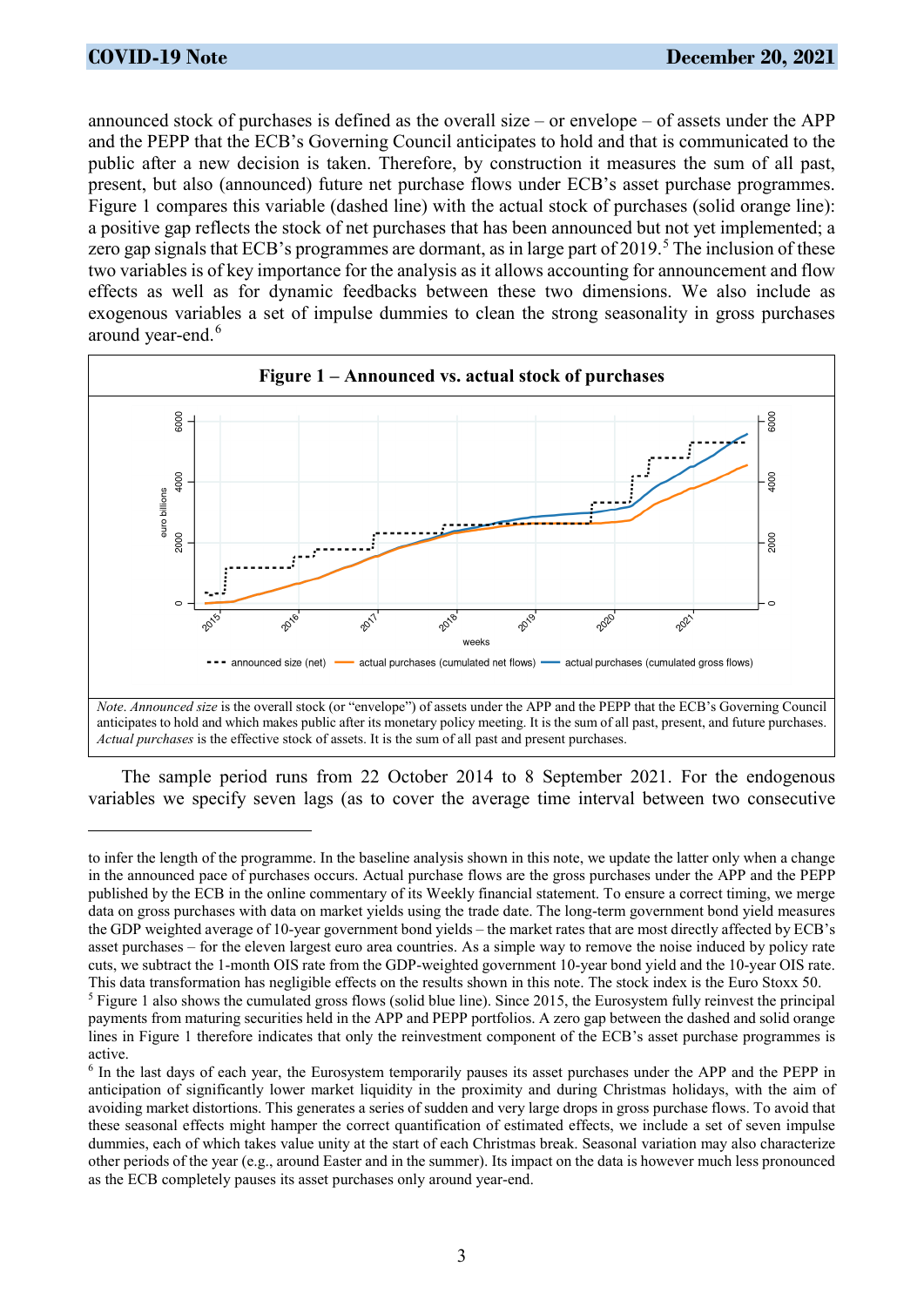monetary policy meetings), while exogenous variables enter contemporaneously and with two lags. All the variables are specified in (log-)levels.

#### *2.2. The joint identification of shocks to the announced stock of purchases and to the actual flows*

We identify two distinct asset purchase shocks using a novel approach. As shown in equation (2), the standard identification problem in VARs consists in defining a matrix  $B$  such that the forecast errors of the model  $(u_t)$  can be expressed as a linear combination of structural shocks  $(\varepsilon_t)$ :

$$
\boldsymbol{u}_t = B \boldsymbol{\varepsilon}_t \tag{2}
$$

In our study, we use a combination of external instruments and zero-sign restrictions to isolate two policy shocks: an announced stock shock  $(\varepsilon_t^{ann})$  and a flow shock  $(\varepsilon_t^{flo})$ . The other shocks  $(\varepsilon_{1t}^{oth}$  and  $\varepsilon_{2t}^{oth}$ ) absorb all the residual structural innovations in the system (i.e., they capture additional disturbances such as additional demand shocks, supply shocks, global shocks, and financial shocks). The set of identifying assumptions is summarized in Table 1.[7](#page-3-0)

|             | Table 1 – Identifying assumptions |                        |                          |                  |                          |  |
|-------------|-----------------------------------|------------------------|--------------------------|------------------|--------------------------|--|
|             | $\varepsilon_t^{am}$              | $\varepsilon_t^{flow}$ | $\varepsilon_{1t}^{oth}$ |                  | $\varepsilon^{oth}_{2t}$ |  |
| $u_t^{ann}$ | proxy                             | $\boldsymbol{0}$       |                          |                  |                          |  |
| $u_t^{flo}$ | proxy                             | > 0                    | > 0                      | $\boldsymbol{0}$ | $\boldsymbol{0}$         |  |
| $u_t^{yld}$ | proxy                             | < 0                    | > 0                      |                  |                          |  |
| $u_t^{rfr}$ | proxy                             |                        |                          |                  |                          |  |
| $u_t^{stp}$ | proxy                             | > 0                    |                          |                  |                          |  |

*Note:* "proxy" denotes the external instrument (IV approach). The sign and zero restrictions (ZSR approach) are imposed on impact only. Blank entries denote unrestricted responses.

Announced stock shocks are identified using an instrumental variable (IV) approach. Recalibrations of the announced stock of purchases are often anticipated by the private sector and followed by little-to-none changes in market rates. To isolate the exogenous component of this variable, we rely on an external instrument (or proxy variable)  $z_t$ . In particular, we follow Lhuissier and Nguyen (2021) and set  $z_t$  equal to a time series of survey-based surprises on the unexpected stock of additional purchases under the APP and the PEPP. Figure 2 compares the external instrument (blue bars) with the observed change in the announced stock (orange circles). While some announcements came as a total surprise (e.g., in March 2020), in many cases they were either fully anticipated by the private sector (e.g., in October 2017) or even associated with a negative surprise (e.g., in December 2015). The use of a measure of survey-based surprises as an external instrument for announced stock shocks therefore allows properly estimating the elasticity of financial variables to programmes' announcements. Formally, our first identifying assumption is that the external instrument  $z_t$  is correlated with an unobserved series of announced stock shocks  $(\varepsilon_t^{ann})$  but is uncorrelated with the other series of shocks (Mertens and Ravn, 2013; Stock and Watson, 2018):

$$
\begin{cases}\nE\left[\varepsilon_t^{ann} z_t'\right] \neq 0 \\
E\left[\varepsilon_t^{flo} z_t'\right] = E\left[\varepsilon_{it}^{oth} z_t'\right] = 0, i = 1,2\n\end{cases}
$$
\n(3)

<span id="page-3-0"></span><sup>&</sup>lt;sup>7</sup> Notice that we are collapsing two shocks (last two columns in Table 1) in one convolution, which we label  $\varepsilon_{2t}^{oth}$ . This is common practice in the literature, when the focus of the empirical analysis hinges on partial rather than full identification.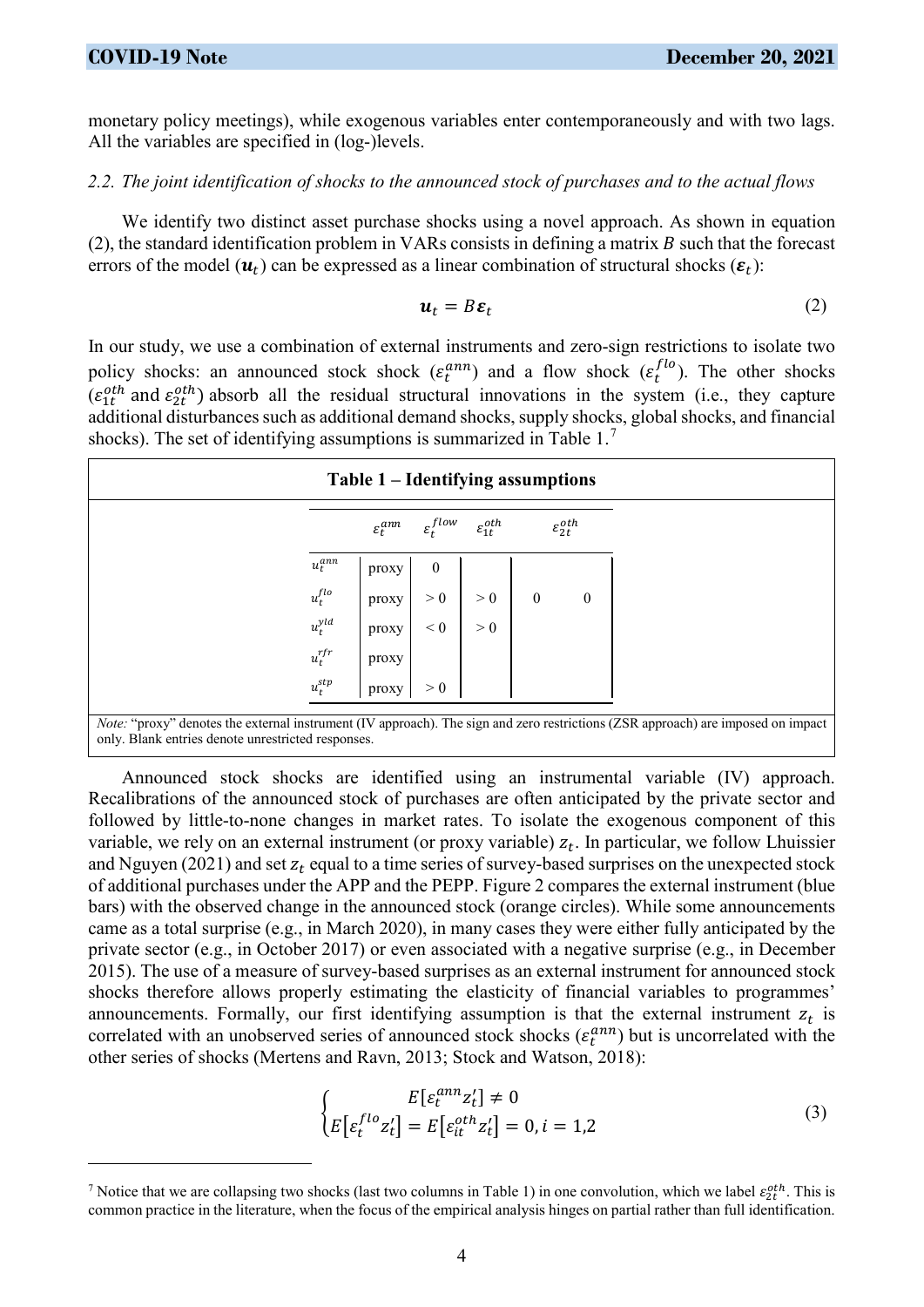

Flow shocks are identified using a zero-sign restriction (ZSR) approach. Our second identifying assumption is that flow shocks  $(\varepsilon_t^{flo})$  generate on impact a negative co-movement between actual purchase flows  $(u_t^{flo})$  and long-term government yields  $(u_t^{yld})$ . Additionally, they exert on impact a positive effect on stock prices  $(u_t^{stp})$ . The assumption that increases in actual purchase flows cannot systematically and immediately lead to increases in bond yields is supported by a growing body of evidence documenting a negative response of bond yields to autonomous increases in purchase flows.<sup>[8](#page-4-0)</sup> Notice that our sign and zero restrictions are imposed on impact only, as suggested by the literature; this ensures that the persistence of flow effects, and therefore their quantitative relevance, is entirely driven by the data. Finally, imposing a zero restriction on the announced envelope is a convenient way to further disentangle the dynamic feedbacks between purchase announcements and actual purchases, since the latter are not supposed to affect the former on impact.

The other shocks are split in two broad categories. We do not aim at explicitly identifying the remaining shocks included in the system as all is needed to analyse the effects of central bank asset purchases on market rates is to identify the policy shocks. However, to provide a validation of the model, we disentangle them in two distinct groups. The first group is characterized by shocks that trigger a stabilizing within-week response by the central bank in terms of gross purchase flows ( $\varepsilon_{1t}^{oth}$ ). These shocks have been often associated with financial shocks and their existence has been extensively documented in the literature on flow effects (see the discussion in Ghysels et al., 2017; De Santis and Holm-Hadulla, 2020; Bernardini and De Nicola, 2020). The second group (the last two columns in Table 1) is characterized by shocks that do not induce a within–week response by the central bank in terms of gross purchase flows  $(\varepsilon_{2t}^{oth})$ . These shocks can be thought mostly as macro and other financial shocks whose effects are assessed approximately every 6-7 weeks by the ECB Governing Council.<sup>[9](#page-4-1)</sup> This group of shocks is identified by exploiting the policy lags that characterize

<span id="page-4-0"></span><sup>8</sup> For the Securities Markets Programme (SMP), Casiraghi et al. (2016), Eser and Schwaab (2016) and Ghysels et al. (2017); for the APP, De Santis and Holm-Hadulla (2020); for the PEPP, Bernardini and De Nicola (2020).

<span id="page-4-1"></span><sup>9</sup> Imagine that a highly-effective treatment for Covid-19 is officially announced to the public. The news will exert an immediate (i.e., within week) rise in bond yields and stock prices. As prescribed by the standard macro-textbook, the central bank will likely react to the news by tightening monetary policy. This reaction, however, will never materialize (on average) in the same week of the news release, as the ECB's Governing Council will wait until the next meeting before eventually re-calibrating its asset purchase programmes.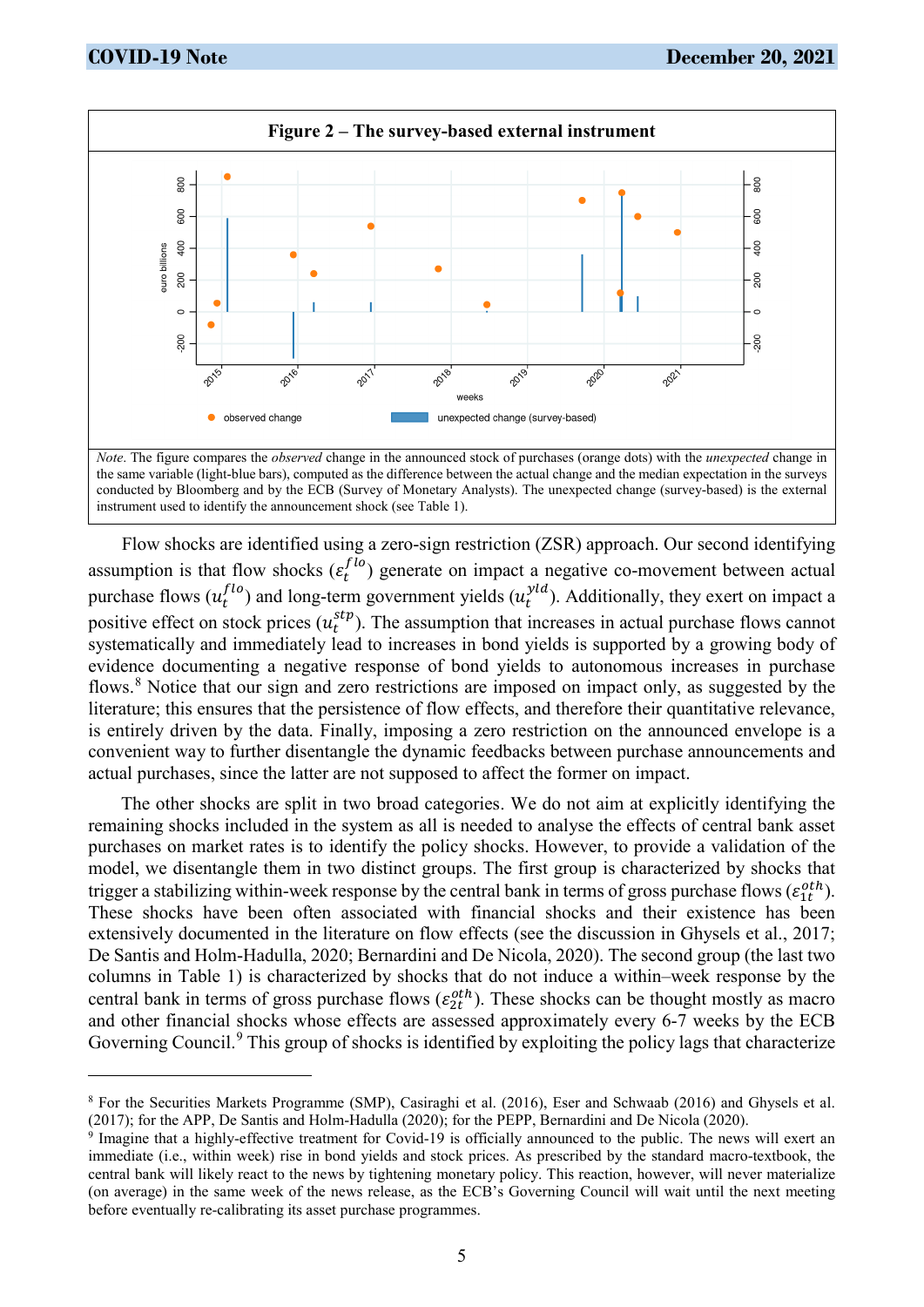the response of monetary policy to macroeconomic and financial developments. This is a crucial advantage of estimating our BVAR with high-frequency data: while timing restrictions are very plausible at the weekly frequency, they become far less admissible moving towards lower frequencies such as quarterly or even monthly.

#### *2.3. The estimation*

We estimate the model with Bayesian techniques. We specify the BVAR in equation (1) with a standard Minnesota prior and obtain inference using Gibbs Sampling. The combination of external instruments and zero-sign restrictions underlying the identifying assumptions shown in Table 1 is implemented using the methodology proposed by Cesa-Bianchi and Sokol (2022).

Our model allows estimating multiple objects of interest, such as impulse responses, elasticities, shocks, forecast error variance decompositions, and historical decompositions. The discussion of these results, together with the technical details related to the estimation procedure and the full set of robustness checks, will be addressed in detail in a forthcoming research paper (Bernardini and Conti, 2021). In the remainder of this note, we instead focus on the estimation of policy counterfactuals.

#### **3. The cumulative impact of the ECB's purchase announcements and actual purchases**

In this section, we provide answers to the following questions.

- *What would have happened had the ECB not launched a series of pandemic asset purchases in March 2020?*
- *What would have happened had the ECB implemented the announced stock of pandemic purchases at a constant pace, like under the pre-covid APP?*

To this end, we rely on the estimation of policy counterfactuals.<sup>[10](#page-5-0)</sup> This approach is needed since monetary policy shocks typically account only for a very limited share of the average and historical variability in financial and macro variables. Also in our case, asset purchase shocks explain at best 20 per cent of the average variation in long-term yields and asset prices (not shown). This reflects the fact that central bank asset purchases – as any other monetary policy tool – affect financial conditions mostly through their systematic component; that is, by responding endogenously to other shocks. Thus, policy counterfactuals provide the only appropriate way to evaluate *both* the discretionary and the systematic components of ECB's asset purchases.

Our policy counterfactuals have two key features. First, they are structural, as the counterfactual paths of the policy variables are attributed to the policy shocks only. Technically, the estimated time series of announcement and flow shocks are modified so that the assumed paths of the policy variables are realized, while all the other shocks in the system remain unchanged. Second, they have a short-term nature, as they are conducted over a narrow time window (i.e., the 6-7 weeks between two consecutive meetings of the ECB's Governing Council). Both features are of crucial importance to minimize concerns related to the Lucas' critique, which are typically raised to warn against the plausibility of counterfactual scenario analyses.

### *3.1. The impact of the ECB's pandemic purchases at the height of the Covid-19 crisis*

We start by evaluating the overall impact of announcing and implementing the pandemic purchases under the APP additional envelope and the PEPP at the height of the Covid-19 crisis (i.e., between the March and April 2020 meetings). In particular, we consider an alternative scenario in which the ECB:

 $\overline{a}$ 

<span id="page-5-0"></span><sup>10</sup> See Kilian and Luetkepohl (2017) and Antolin-Diaz et al. (2021).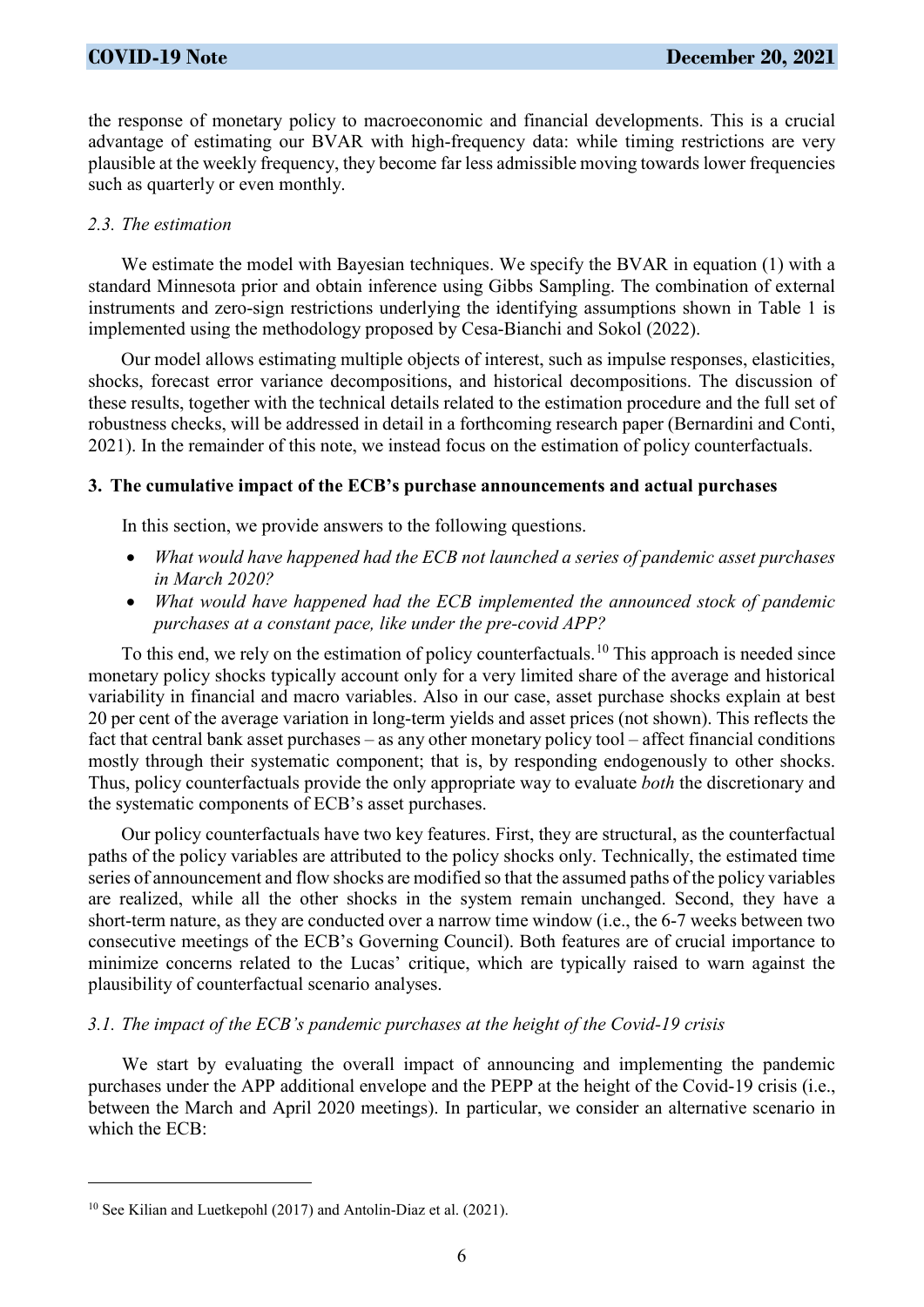- a) keeps its announced stock of purchases unchanged, instead of increasing it by  $\epsilon$ 870 bn as actually occurred (i.e., the combined amount of the APP additional envelope and the first announced envelope of the PEPP);
- b) continues to implement the APP purchases at a constant pace ( $\epsilon$ 20 bn/month;  $\epsilon$ 47 in gross terms), instead of frontloading them as actually occurred.

The top panels of Figure 3 display the actual and counterfactual path for each of the endogenous variables included in the BVAR, while the bottom panels show the counterfactual effects (i.e., the difference between these two paths for each of the aforementioned variables). The results indicate that under the analysed scenario the 10-year bond yield and the 10-year OIS rate would have been higher by about 60 and 25 bp, with a consequent rise in the spread between the two rates (a commonly used measure of fragmentation) of about 35 bp. Furthermore, stock prices would have been lower by slightly less than 25 per cent. The probability that these counterfactual effects are at the peak greater than zero (or lower than zero in the case of stock prices) is estimated at around 95 per cent.<sup>[11](#page-6-0)</sup>



#### *3.2. The impact of the ECB's temporal flexibility at the height of the Covid-19 crisis*

We then evaluate the contribution to financial market stability of the temporal flexibility used in the implementation of asset purchases at the height of the Covid-19 crisis: that is, the specific impact

<span id="page-6-0"></span> $11$  For each variable and for each week in the analysed time window, the probability is computed as the percentage of draws for which the counterfactual effect has the same sign of the median effect taken across draws (we thoroughly show and discuss these estimates in the forthcoming research paper).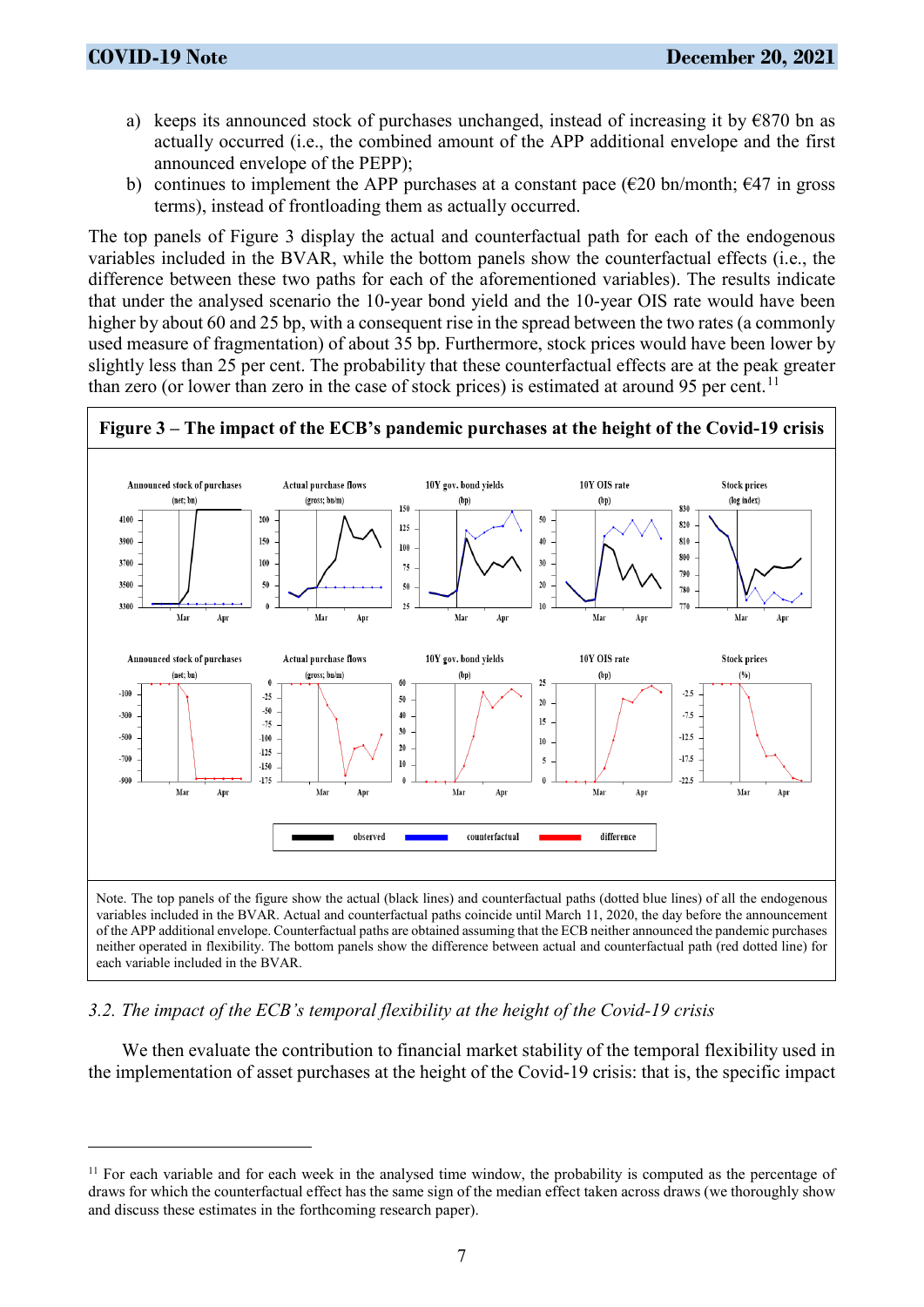stemming from frontloading or backloading purchases instead of implementing them at a constant pace. In particular, we consider an alternative scenario in which the ECB:

- a) increases its announced stock by  $\epsilon$ 870 bn, as actually occurred;
- b) implements the higher amount of announced purchases at the constant pace implied by the remaining envelope ( $\epsilon$ 32 bn per month for the first two weeks since the March 2020 meeting and 115 bn per month afterwards, which corresponds to  $\epsilon$ 59 and  $\epsilon$ 142 in gross terms), instead of frontloading them as actually occurred.

Figure 4 shows that in the 7 weeks between the March and April 2020 monetary policy meetings the 10-year bond yield and OIS rate would have been higher by 16 and 4 bp, inducing a rise in fragmentation by 12 bp. Furthermore, over the same period stock prices would have been lower by about 4 per cent. The probability that these counterfactual effects are at the peak greater than zero (or lower than zero in the case of stock prices) is estimated at around 90 per cent.



These findings suggest that the use of temporal flexibility in the implementation of the announced stock of purchases significantly contributed to the effectiveness of the programme and thus to financial market stability at the height of the Covid-19 crisis. The estimated cumulative impact of temporal flexibility, although smaller than that associated with the mere announcements of the pandemic purchases<sup>12</sup>, is quantitatively very relevant as it is comparable to that of a typical recalibration of the announced stock.

<span id="page-7-0"></span><sup>&</sup>lt;sup>12</sup> The overall impact shown in Figure 3 reflects the sum of two policy decisions: (*i*) the one of announcing a higher stock of purchases and (*ii*) the one of frontloading purchases instead of implementing them at a constant pace. The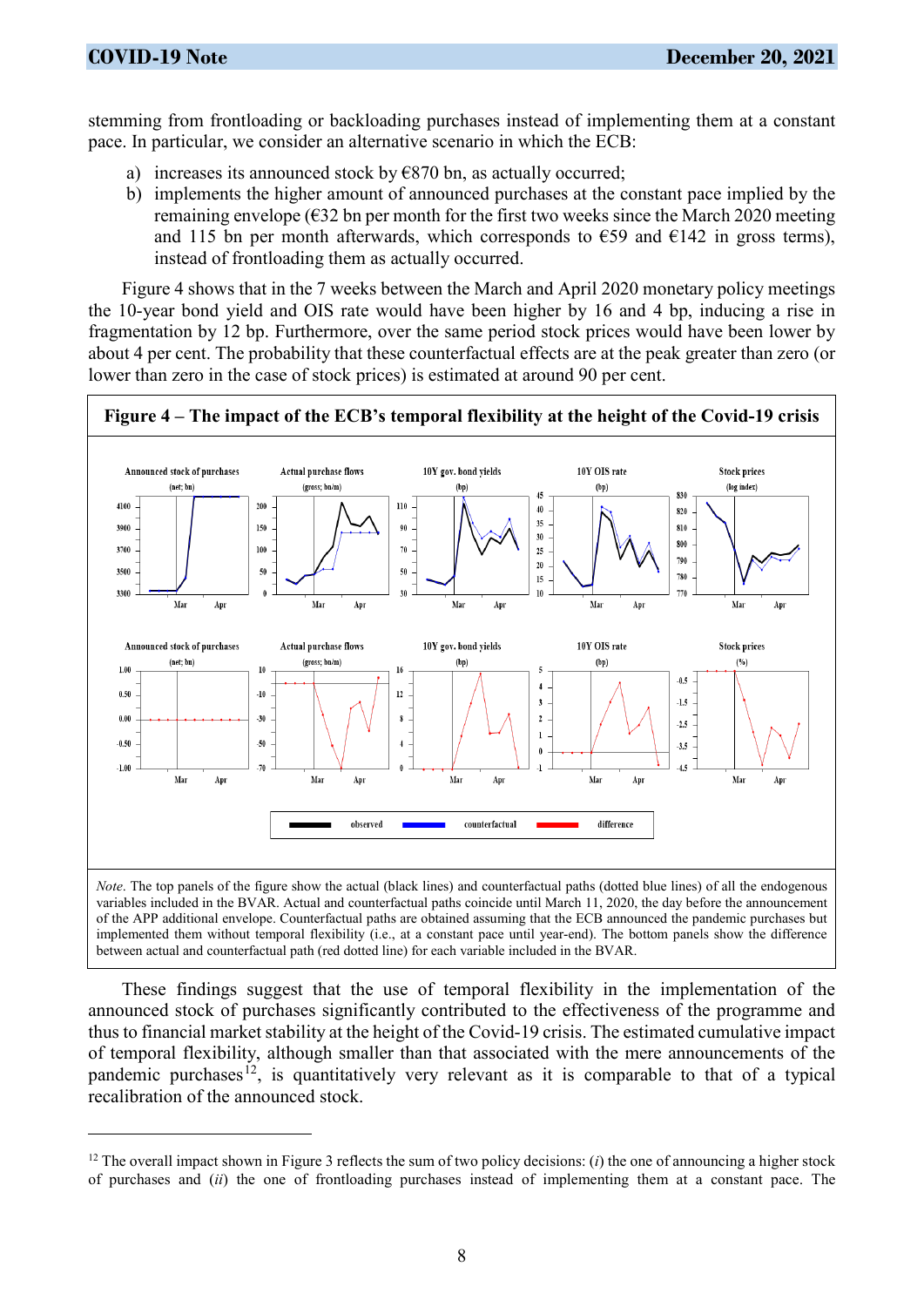#### **4. Assessing the presence of time-variation in the effectiveness of temporal flexibility**

The literature has documented, both theoretically and empirically, that asset purchases tend to be more effective in times of stressed market conditions, as they improve risk sentiment and support better market functioning. The VAR model in equation (1) assumes however that announcement and flow elasticities are constant over time, implying that the effectiveness of central bank asset purchases do not depend on the underlying state of the economy. We make this assumption because the availability of few official announcements limits us in specifying a fully-fledged model with time-varying coefficients. In this section, we partly address this issue by carrying-out a subsample analysis for the Covid-19 crisis, the major episode of market stress in our sample.

First, we check to what extent our model underestimates the effectiveness of temporal flexibility in times of market stress. Using confidential data sampled at very high frequencies (i.e., 5-minute intervals), Bernardini and De Nicola (2020) show that the elasticity of market rates to actual purchase flows was substantially larger in March 2020, at the height of the Covid-19 crisis. The assumption of a linear model, therefore, may lead to a downward bias in the estimated cumulative impact of temporal flexibility shown in Figure 4. As a robustness exercise, we check to what extent our counterfactual effects change if we only use 2020-21 data to estimate the BVAR. We find that the cumulative impact associated with the ECB's temporal flexibility tends to increase substantially, implying that the baseline estimates can be interpreted as a lower bound of the true impact.<sup>[13](#page-8-0)</sup>

Second, we check to what extent our model overestimates the effectiveness of temporal flexibility in relatively quieter times. In a similar vein to the case discussed above, the assumption of a linear model may conversely lead to an upward bias in the estimated effects of temporal flexibility in tranquil periods. In particular, one may wonder whether our underlying flow elasticities are strongly influenced by the presence of abrupt and marked price changes in our set of financial variables during the most turbulent times of the Covid-19 crisis. As a robustness exercise, we compare the baseline elasticities with those obtained by estimating the model only with pre Covid-19 crisis data. We find that ending the estimation sample in 2019 does not change substantially the dynamic conditional correlations on which the policy counterfactuals shown in this note are based.<sup>[14](#page-8-1)</sup>

Overall, this evidence indicates that the use of temporal flexibility is particularly warranted in times of heightened market stress. A step-up in the actual pace of asset purchases is in fact more likely to be effective at counteracting financial tensions and restoring proper market functioning. However, they also suggest that the use of temporal flexibility should be handled carefully in normal times as well, as flow effects are somewhat smaller but still relevant.

#### **5. Lessons and implications**

 $\overline{a}$ 

Two main messages emerge from this note. First, the effectiveness of asset purchase programmes cannot be evaluated simply based on announcement effects on yields; that is, by ignoring the contribution of flow effects. Second, temporal flexibility in the implementation of asset purchases can play a quantitatively-significant role in stabilizing financing conditions, especially (but not exclusively) in times of heightened market stress.

counterfactual effects shown in Figure 4 provide the specific contribution of temporal flexibility (decision *ii*) to the overall impact. The specific impact coming from the higher announced stock of purchases (decision *i*) is approximately provided by the differences between the counterfactual effects shown in Figures 3 and 4 (about 45 and 20 bp on the 10-year bond yield and OIS rate respectively).

<span id="page-8-0"></span><sup>&</sup>lt;sup>13</sup> The cumulative impact of temporal flexibility between the March and April 2020 meetings rises to 30 bp for the 10-year government bond (16 bp in the baseline), 15 bp for the 10-year OIS rate (4 bp in the baseline), and -8 per cent for stock prices (-4 per cent in the baseline).

<span id="page-8-1"></span><sup>&</sup>lt;sup>14</sup> Obviously, we cannot compute policy counterfactuals when we end the estimation sample in 2019.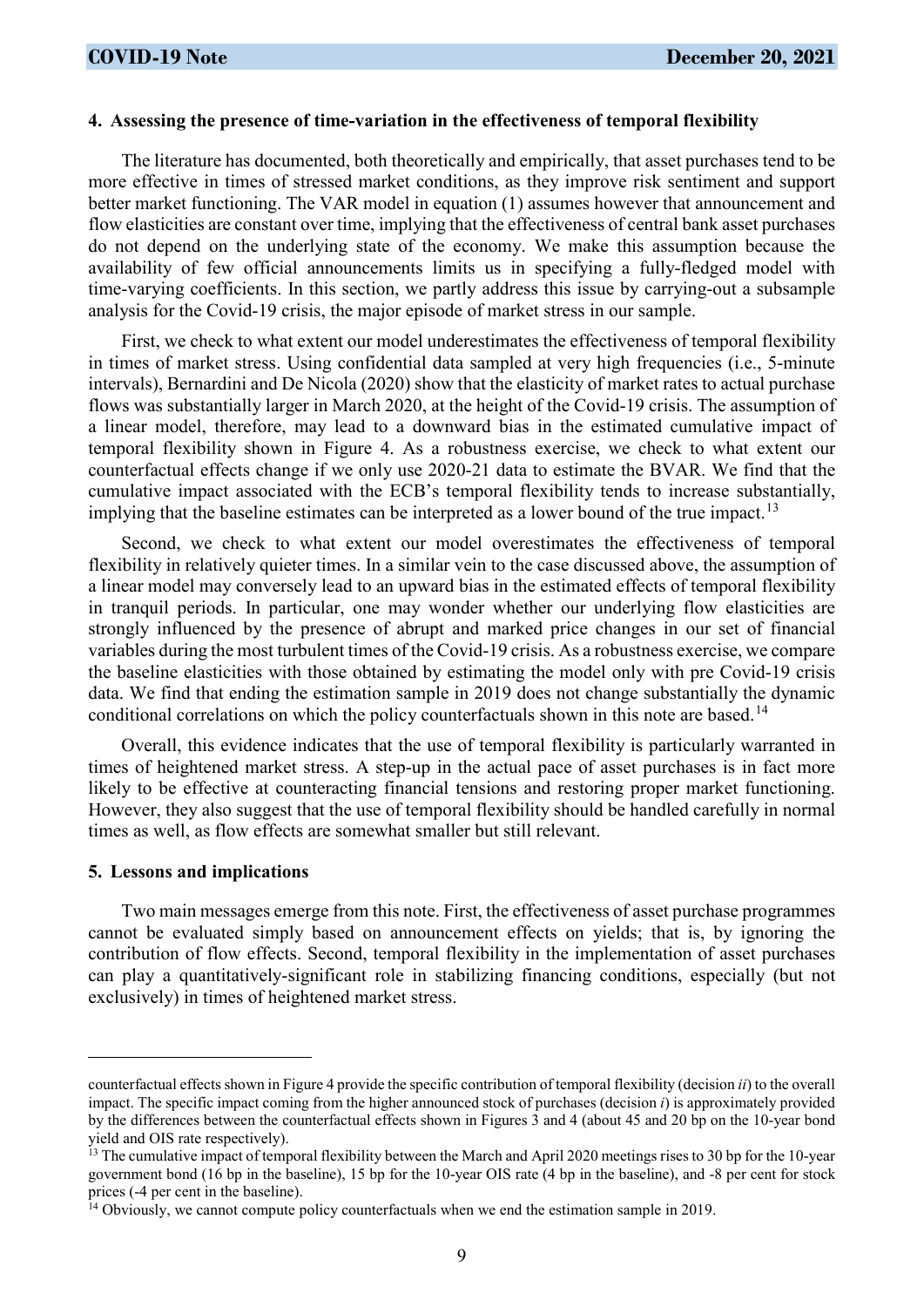Our results also provide some key insights for the design of asset purchase programmes. The advantages of having some form of flexibility in the actual implementation of asset purchases have been recently highlighted by Villeroy (2021) and Visco (2021). In particular, temporal flexibility (the focus of this note) may allow the central bank to promptly adjust the pace of its asset purchases in the event of unforeseen market volatility, therefore preserving the smooth transmission of monetary policy to the real economy. According to this setup, temporal flexibility does not come at the cost of compromising the monetary policy stance, but rather makes the pursuit of central banks' primary targets more effective and proactive.

Although this note has focused on temporal flexibility in asset purchases, our results suggest that similar conclusions would hold for other forms of flexibility, in particular that among jurisdictions. The experience of the pandemic crisis indicates that it was efficient to step-up the pace of asset purchases more intensively in the jurisdictions where they were more needed. This aspect could be explored in further research, using disaggregated cross-country data.

#### **References**

- Antolín-Díaz, J., I. Petrella and J. F. Rubio-Ramírez, (2021). "Structural scenario analysis with SVARs", *Journal of Monetary Economics*, 117, 798-815.
- Bernardini, M. and A. M. Conti, (2021). "Announcement and implementation effects of central bank asset purchases", *Bank of Italy Mimeo*. November.
- Bernardini, M. and A. De Nicola, (2020). "The market stabilization role of central bank asset purchases: high-frequency evidence from the COVID-19 crisis", *Bank of Italy Working Paper*, 1310. December.
- Casiraghi, M., E. Gaiotti, L. Rodano and A. Secchi, (2016). "ECB unconventional monetary policy and the Italian economy during the sovereign debt crisis", *International Journal of Central Banking*, 12(2), 269-315.
- Cesa-Bianchi, A. and A. Sokol, (2022). "Financial Shocks, Credit Spreads, and the International Credit Channel", *Journal of International Economics*, 135, 103543.
- De Santis, R. A., and F. Holm-Hadulla, (2020). "Flow Effects of Central Bank Asset Purchases on Sovereign Bond Prices: Evidence from a Natural Experiment", *Journal of Money, Credit and Banking*, 52(6), 1467-1491.
- D'Amico, S., and T. B. King, (2013). "Flow and Stock Effects of Large-Scale Treasury Purchases: Evidence on the Importance of Local Supply", *Journal of Financial Economics*, 108(2), 425-448.
- Eser, F. and B. Schwab, (2016). "Evaluating the impact of unconventional monetary policy measures: Empirical evidence from the ECB׳s Securities Markets Programme", *Journal of Financial Economics*, 119(1), 147-167.
- Ghysels, E., J. Idier, S. Manganelli and O. Vergote, (2017). "A High-Frequency Assessment of the ECB Securities Markets Programme", *Journal of the European Economic Association*, 15(1), 218-243.
- Kilian, L. and H. Luetkepohl, (2017). "Structural Vector Autoregressive Analysis", *Cambridge Books*, Cambridge University Press.
- Lagarde, C., (2020). "Our response to the coronavirus emergency", *ECB Blog*, 19 March.
- Lhuissier, S. and B. Nguyen, (2021). "The Dynamic Effects of the ECB's Asset Purchases: a Survey-Based Identification", *Banque de France Working Paper*, 806, February.
- Mertens, K. and M. O. Ravn, (2013). "The Dynamic Effects of Personal and Corporate Income Tax Changes in the United States", *American Economic Review*, 103(4), 1212-1247.